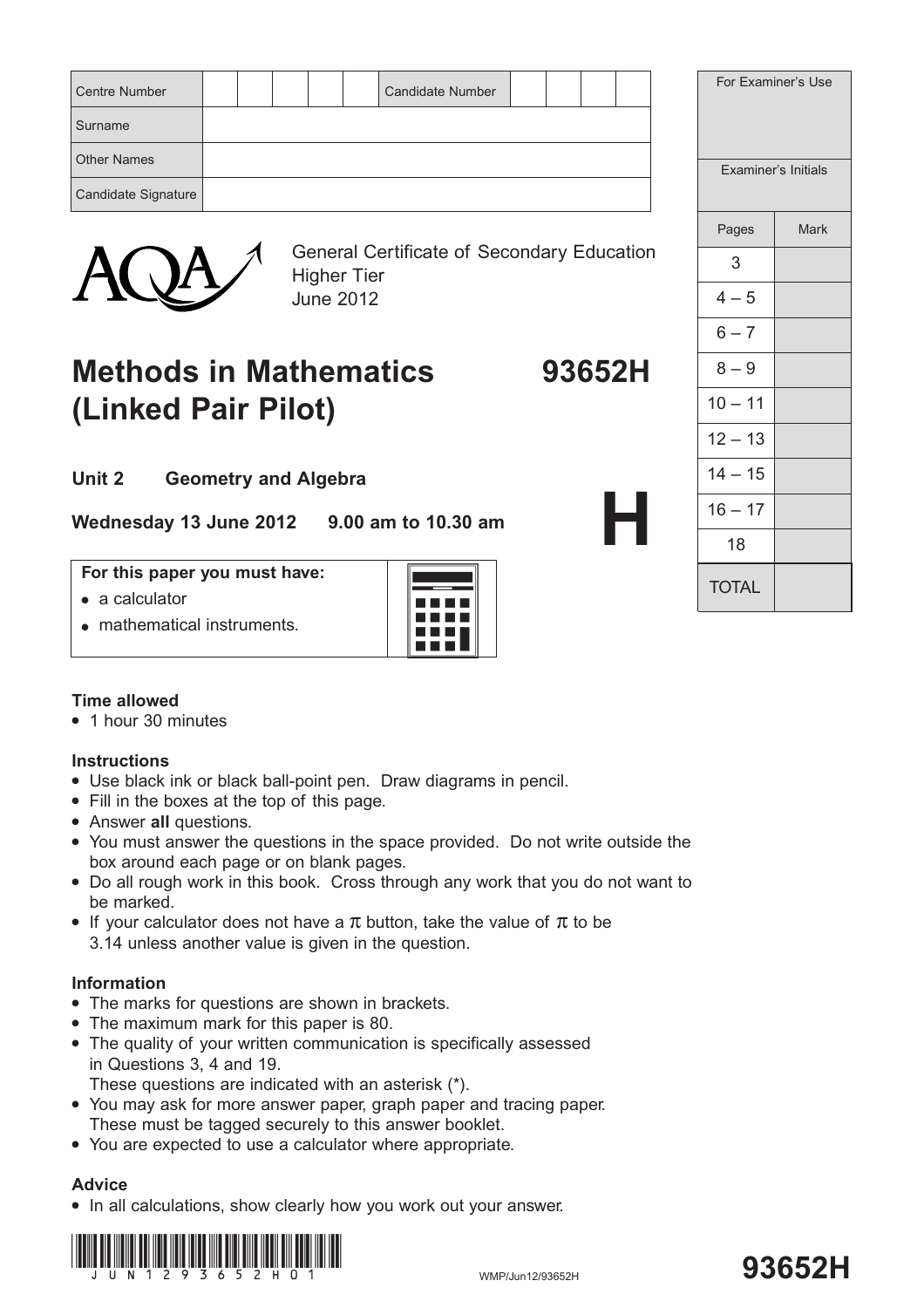

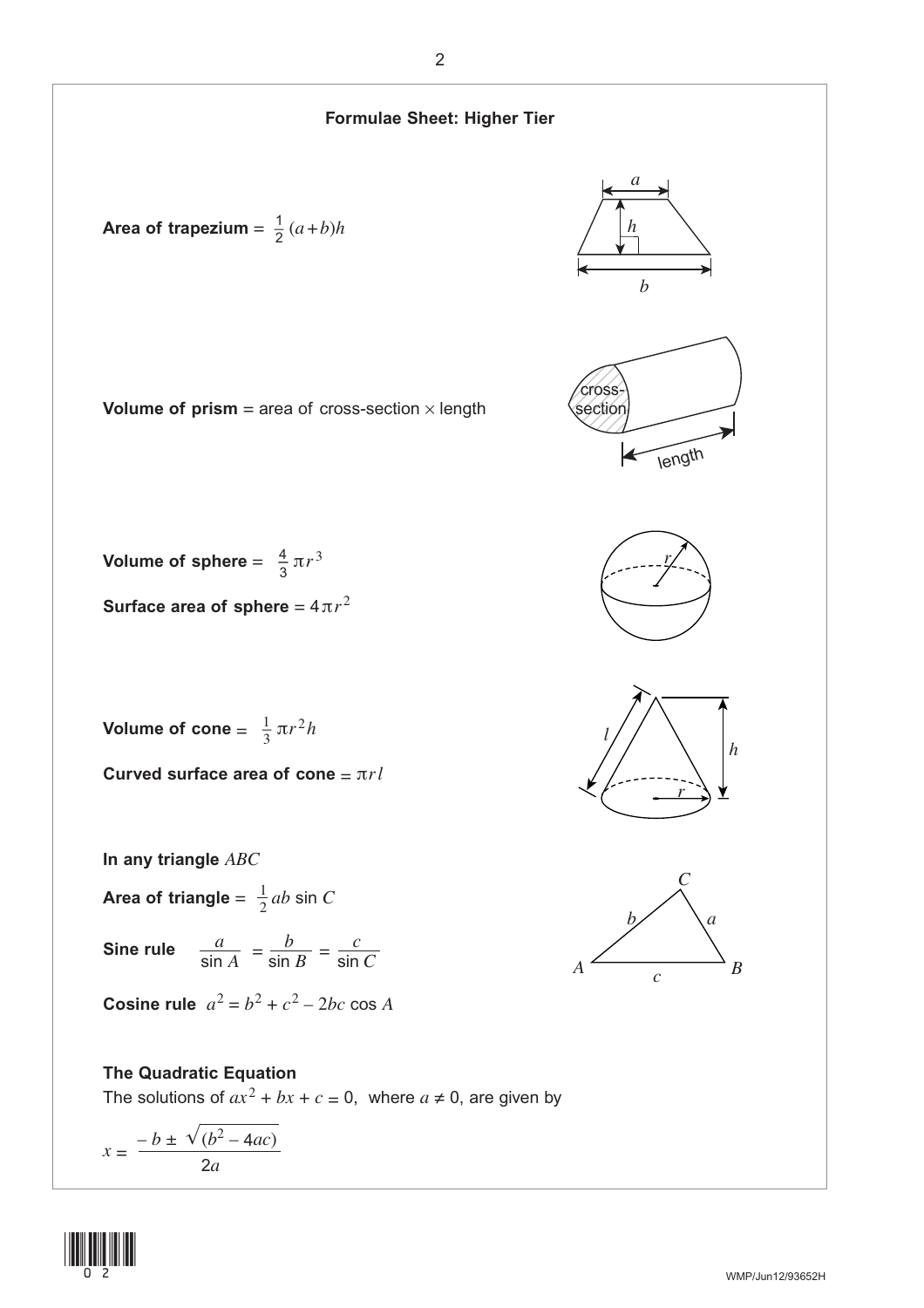|                | Answer all questions in the spaces provided.                                                                         |             |
|----------------|----------------------------------------------------------------------------------------------------------------------|-------------|
| 1(a)           | Expand<br>$4(x - 3)$                                                                                                 |             |
|                |                                                                                                                      | $(1$ mark)  |
| 1(b)           | $y^2 - 7y$<br>Factorise                                                                                              |             |
|                |                                                                                                                      | $(1$ mark)  |
| 1 (c)          | $3(p + 2) = 18$<br>Solve the equation                                                                                |             |
|                |                                                                                                                      |             |
|                |                                                                                                                      |             |
|                |                                                                                                                      |             |
|                |                                                                                                                      | $(3$ marks) |
| $\overline{2}$ | $P$ is a two-digit prime number.<br>$Q$ is a different two-digit prime number.<br>Both $P$ and $Q$ are less than 60. |             |
|                | The number half-way between $P$ and $Q$ is also a prime number.                                                      |             |
|                | Work out a possible pair of values for $P$ and $Q$ .                                                                 |             |
|                |                                                                                                                      |             |
|                |                                                                                                                      |             |
|                |                                                                                                                      |             |
|                |                                                                                                                      |             |
|                |                                                                                                                      |             |
|                |                                                                                                                      | $(3$ marks) |



 $\overline{\mathbf{8}}$ 

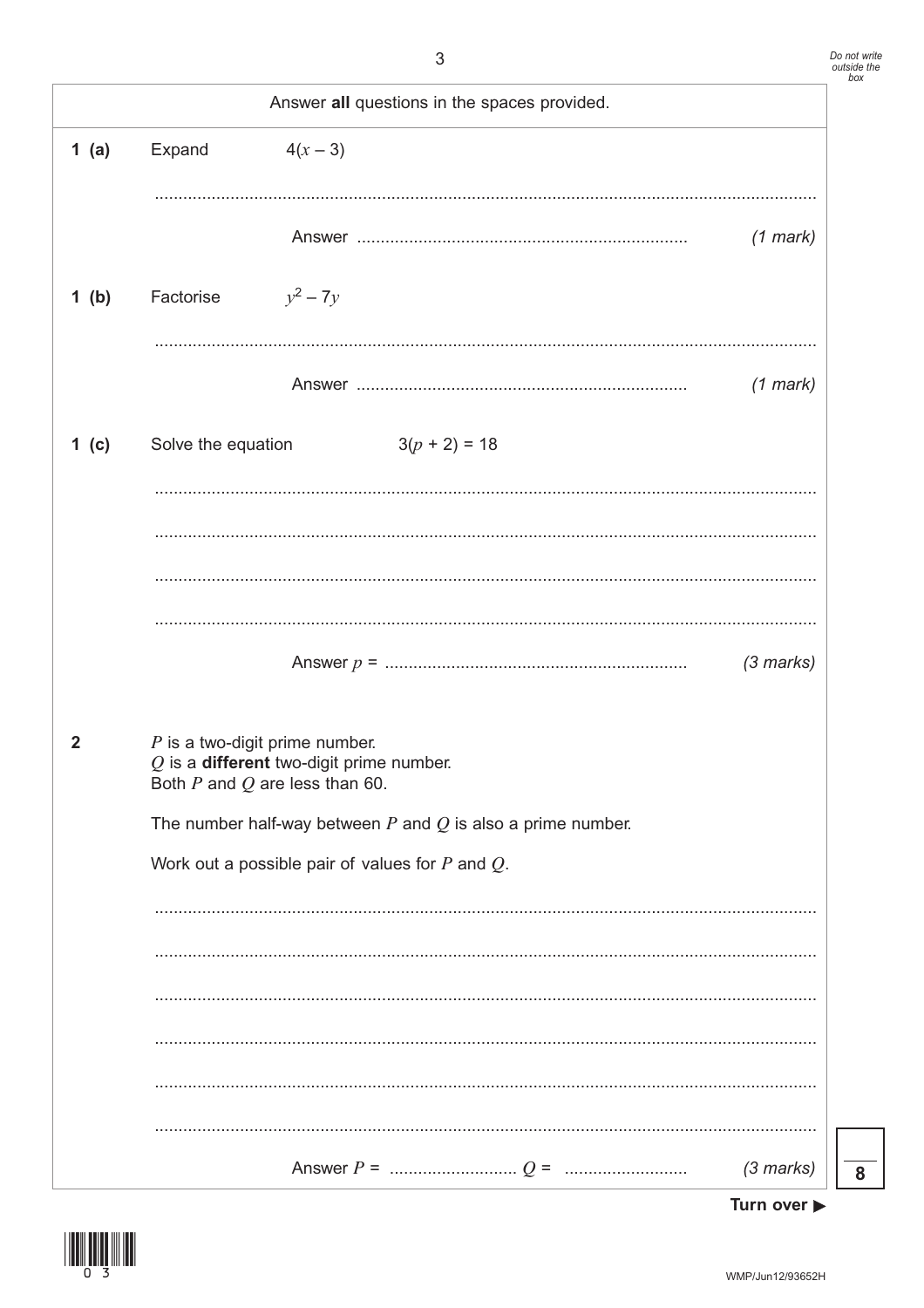



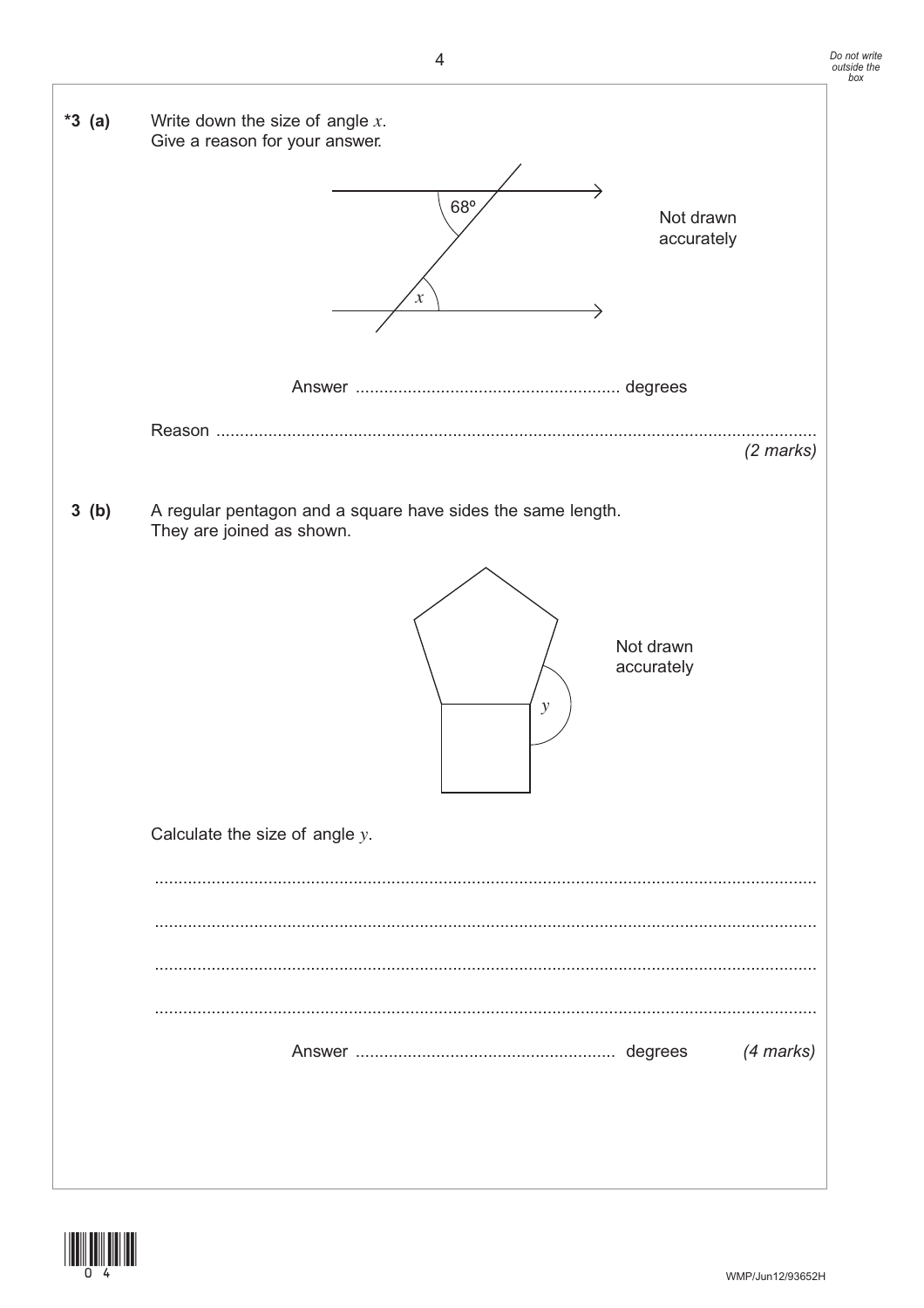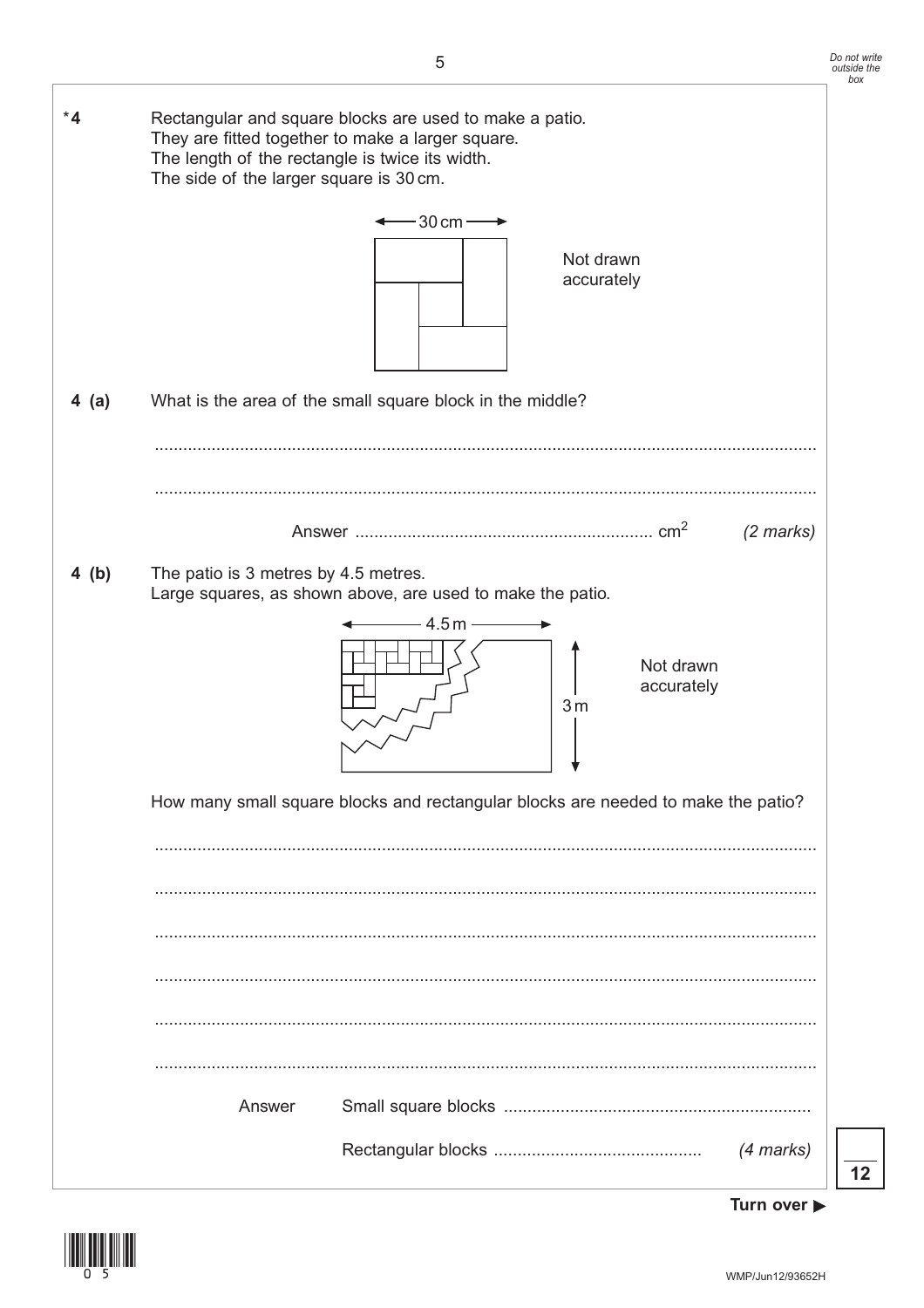| 5    | Sanjit stacks boxes as shown.                                                                                                                      |
|------|----------------------------------------------------------------------------------------------------------------------------------------------------|
|      | When two boxes are stacked they have a total height of 68 centimetres.<br>When three boxes are stacked they have a total height of 76 centimetres. |
|      | Not drawn<br>accurately<br>76 cm<br>68 cm                                                                                                          |
| 5(a) | What is the height when five boxes are stacked?                                                                                                    |
|      |                                                                                                                                                    |
|      |                                                                                                                                                    |
|      |                                                                                                                                                    |
|      |                                                                                                                                                    |
|      | $(3$ marks)                                                                                                                                        |
| 5(b) | Work out an expression for the height of $n$ stacked boxes.                                                                                        |
|      |                                                                                                                                                    |
|      |                                                                                                                                                    |
|      | $(2 \text{ marks})$                                                                                                                                |
|      |                                                                                                                                                    |
|      |                                                                                                                                                    |
|      |                                                                                                                                                    |
|      |                                                                                                                                                    |

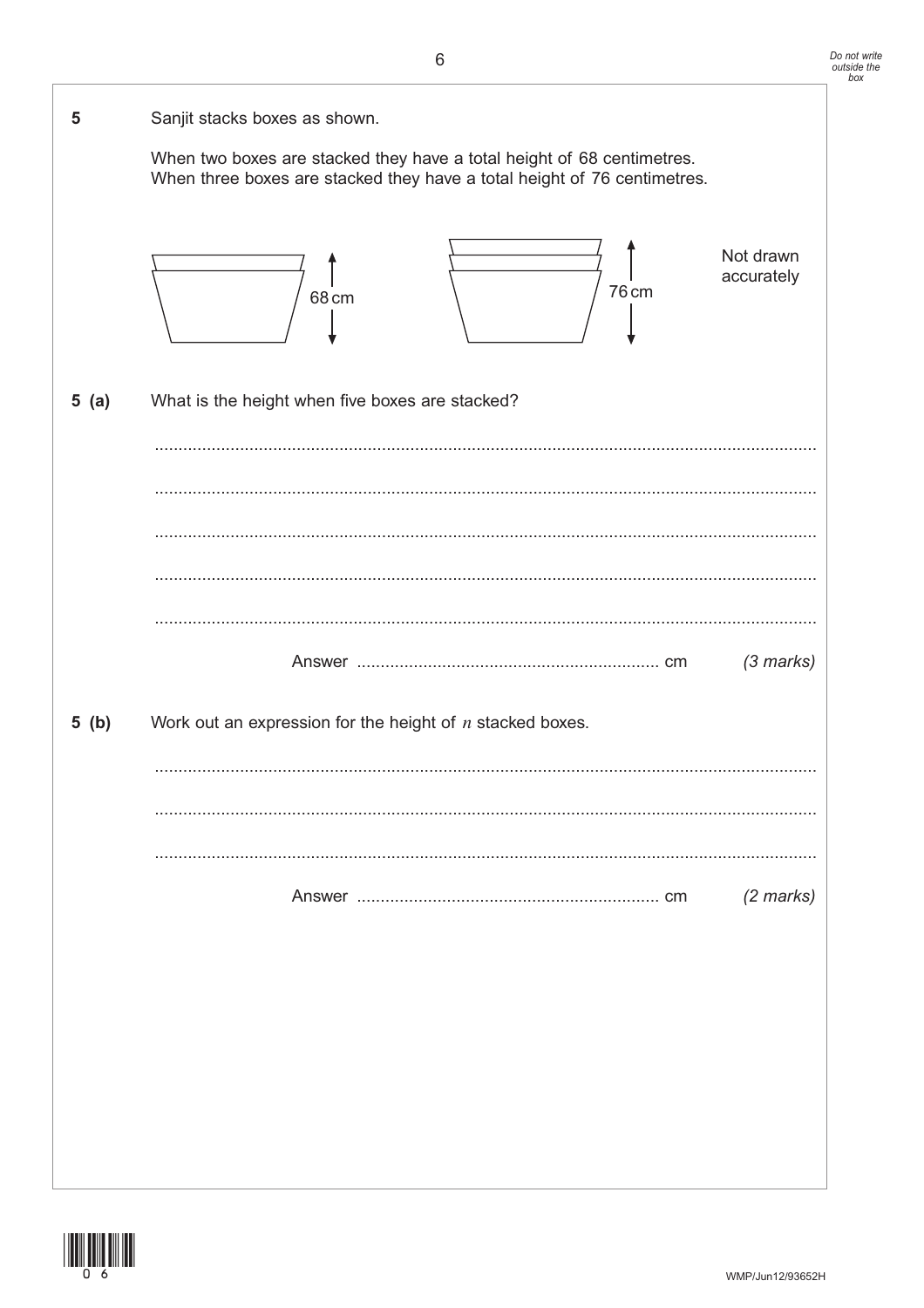



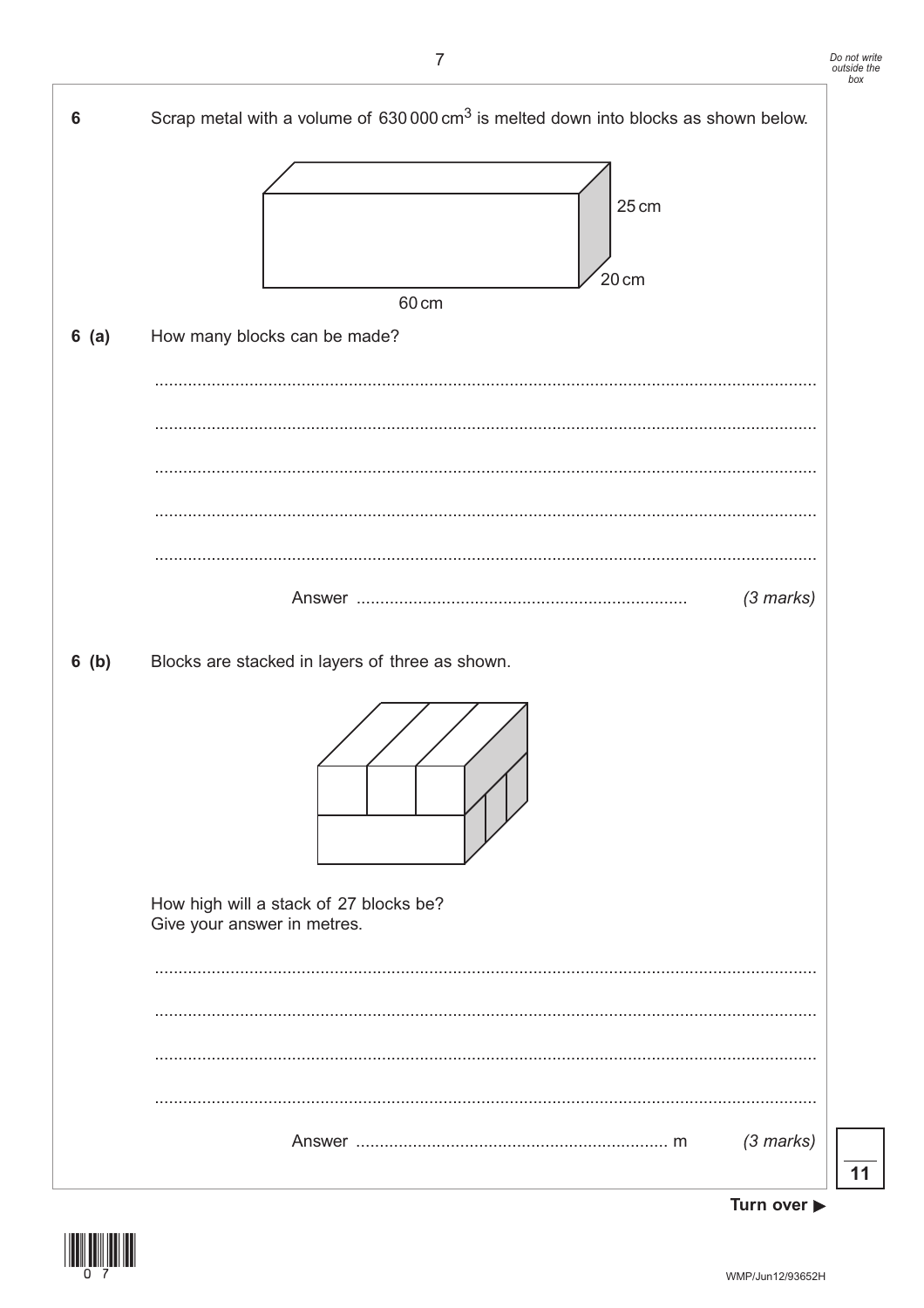

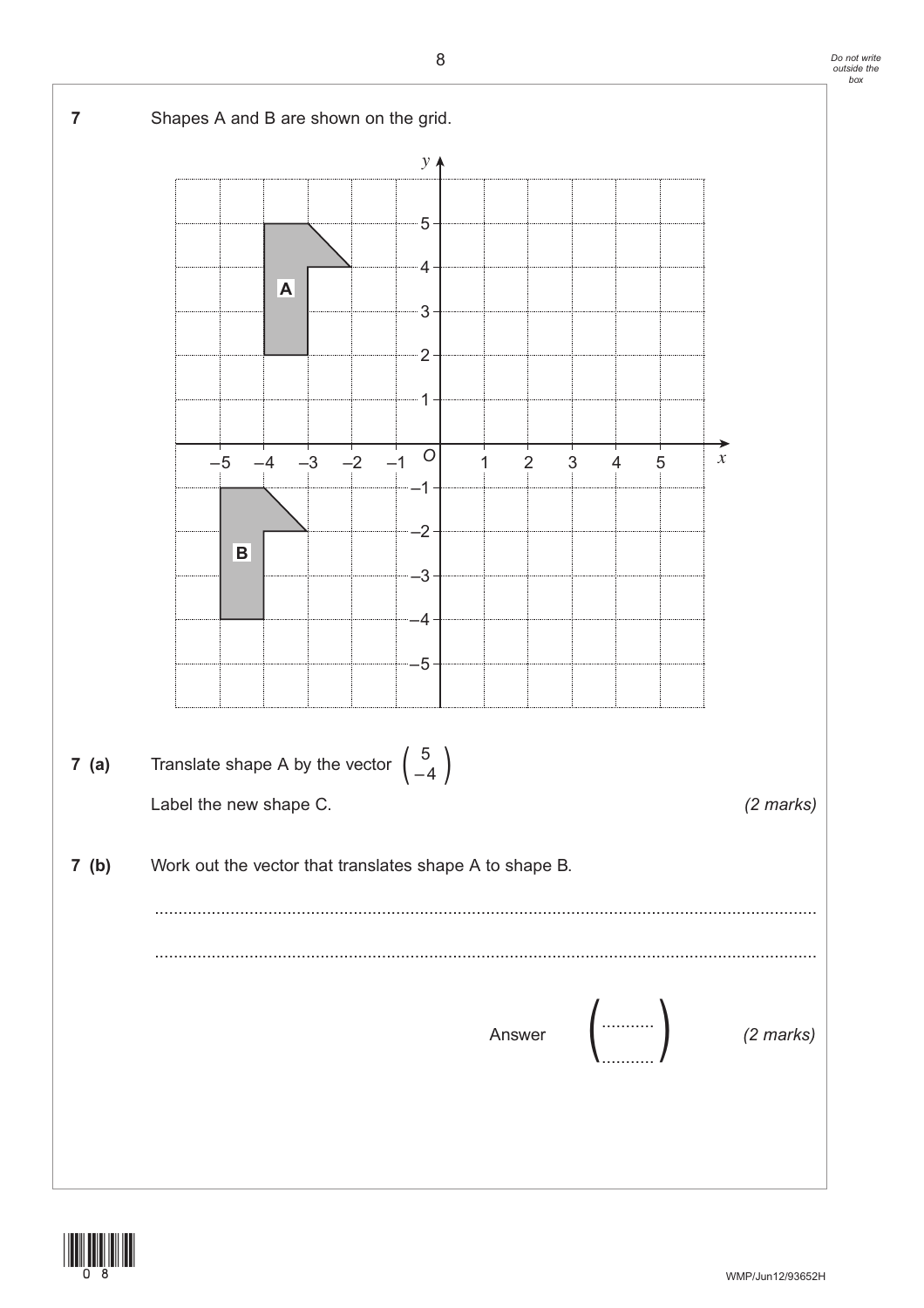| 8 | The number of students taking an examination increases from 32 518 to 36 420.<br>Work out the percentage increase.<br>Give your answer to the nearest whole number. |
|---|---------------------------------------------------------------------------------------------------------------------------------------------------------------------|
|   |                                                                                                                                                                     |
|   | $(3$ marks)                                                                                                                                                         |
| 9 | $\frac{x+1}{2} + \frac{x+4}{3} = 2$<br>Solve the equation                                                                                                           |
|   |                                                                                                                                                                     |
|   |                                                                                                                                                                     |
|   |                                                                                                                                                                     |
|   | $(4$ marks)                                                                                                                                                         |
|   |                                                                                                                                                                     |
|   |                                                                                                                                                                     |

Turn over  $\blacktriangleright$ 

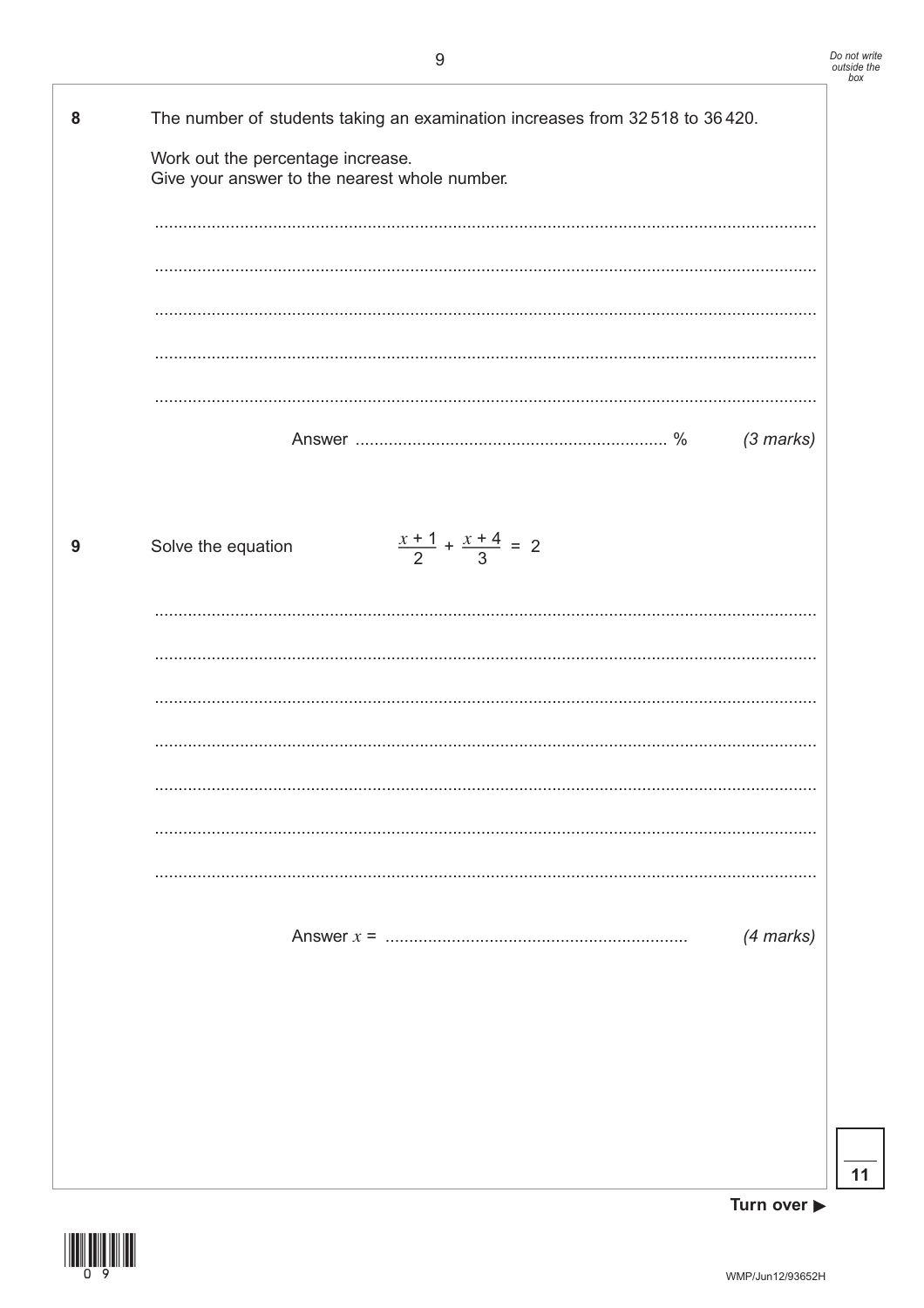



32 cm

#### $10(b)$ Work out the angle  $y$  in the right-angled triangle.





 $10(a)$ 

 $(3$  marks)

Work out the length  $x$  in the right-angled triangle.

 $\mathcal{X}$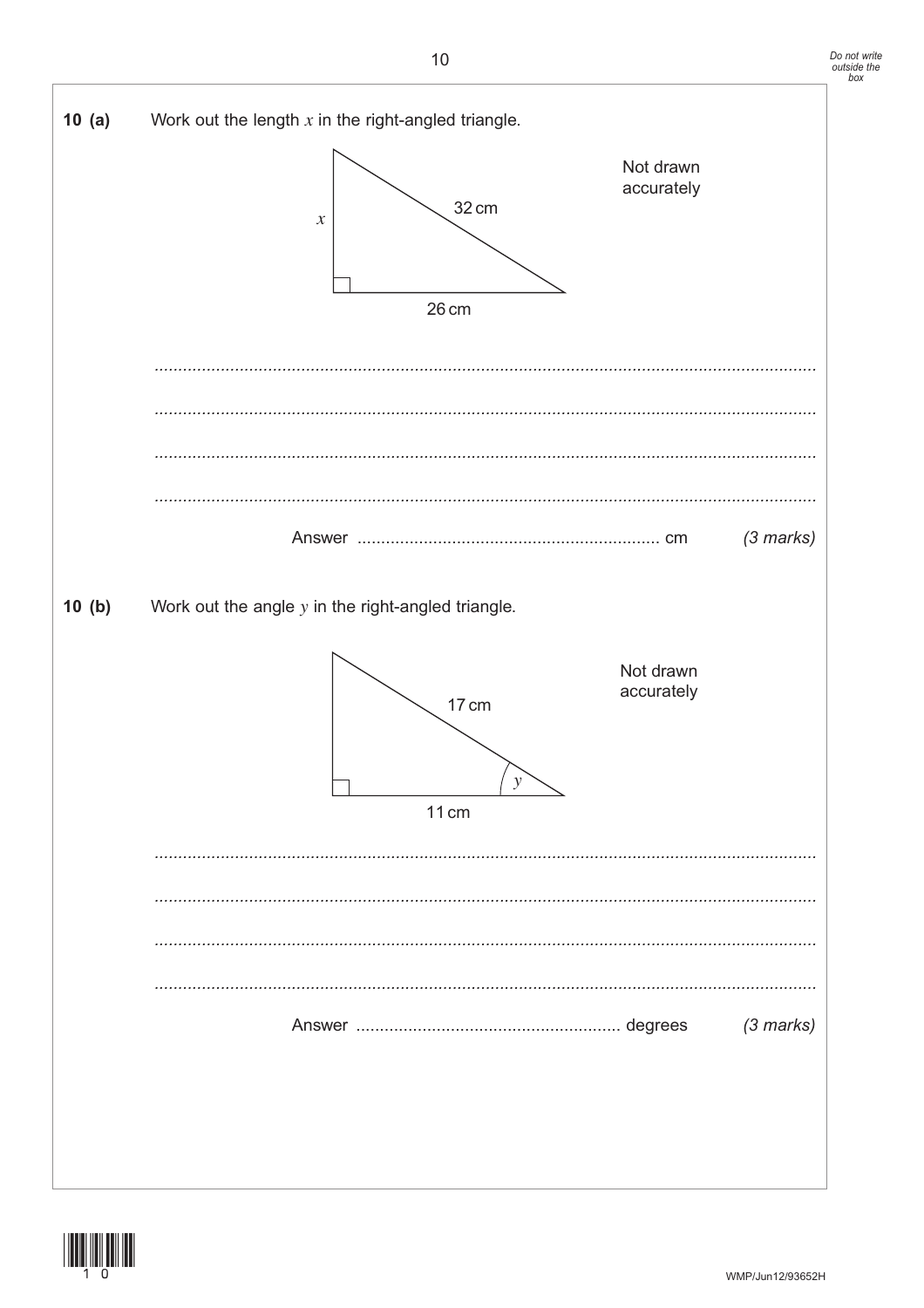

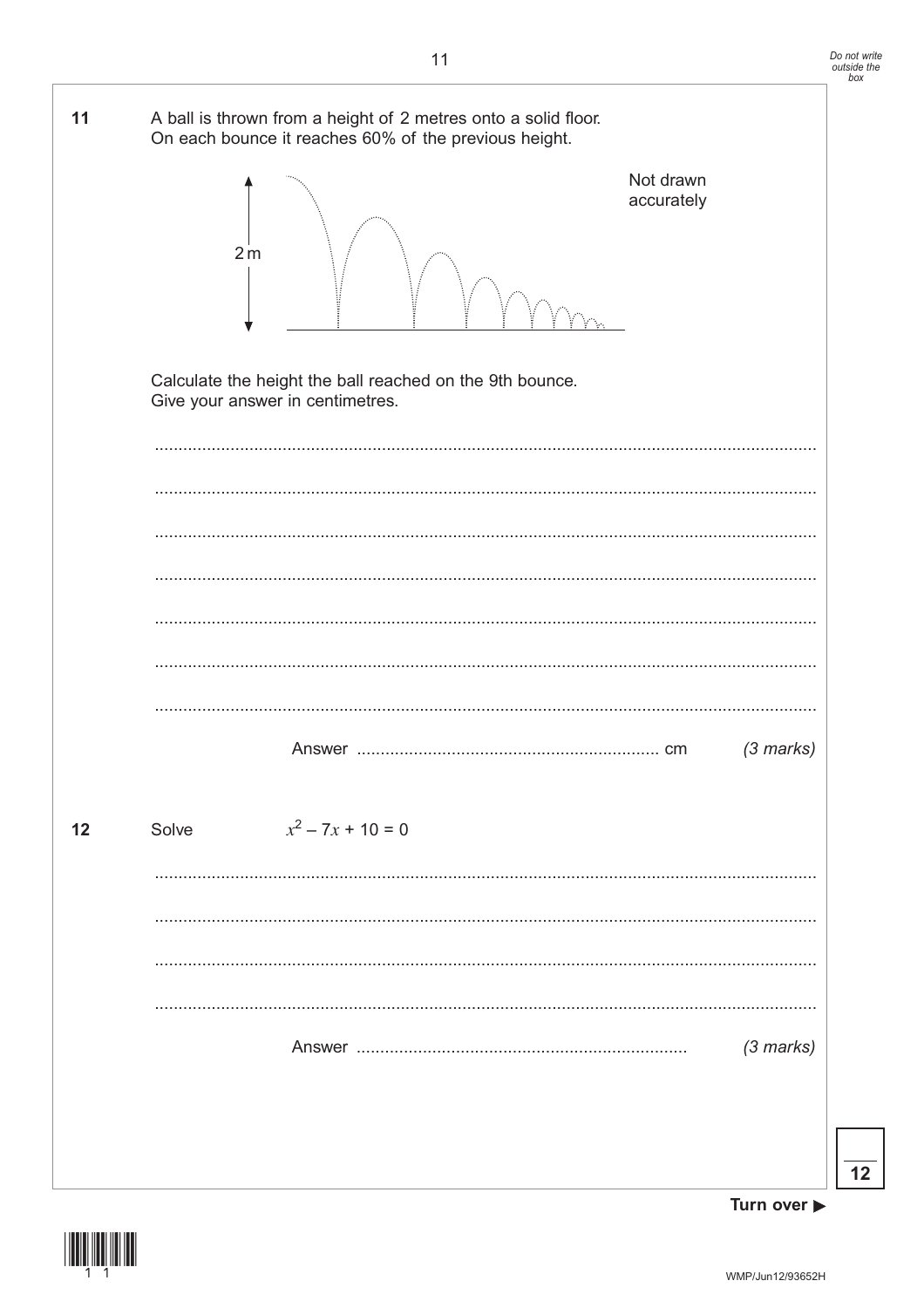

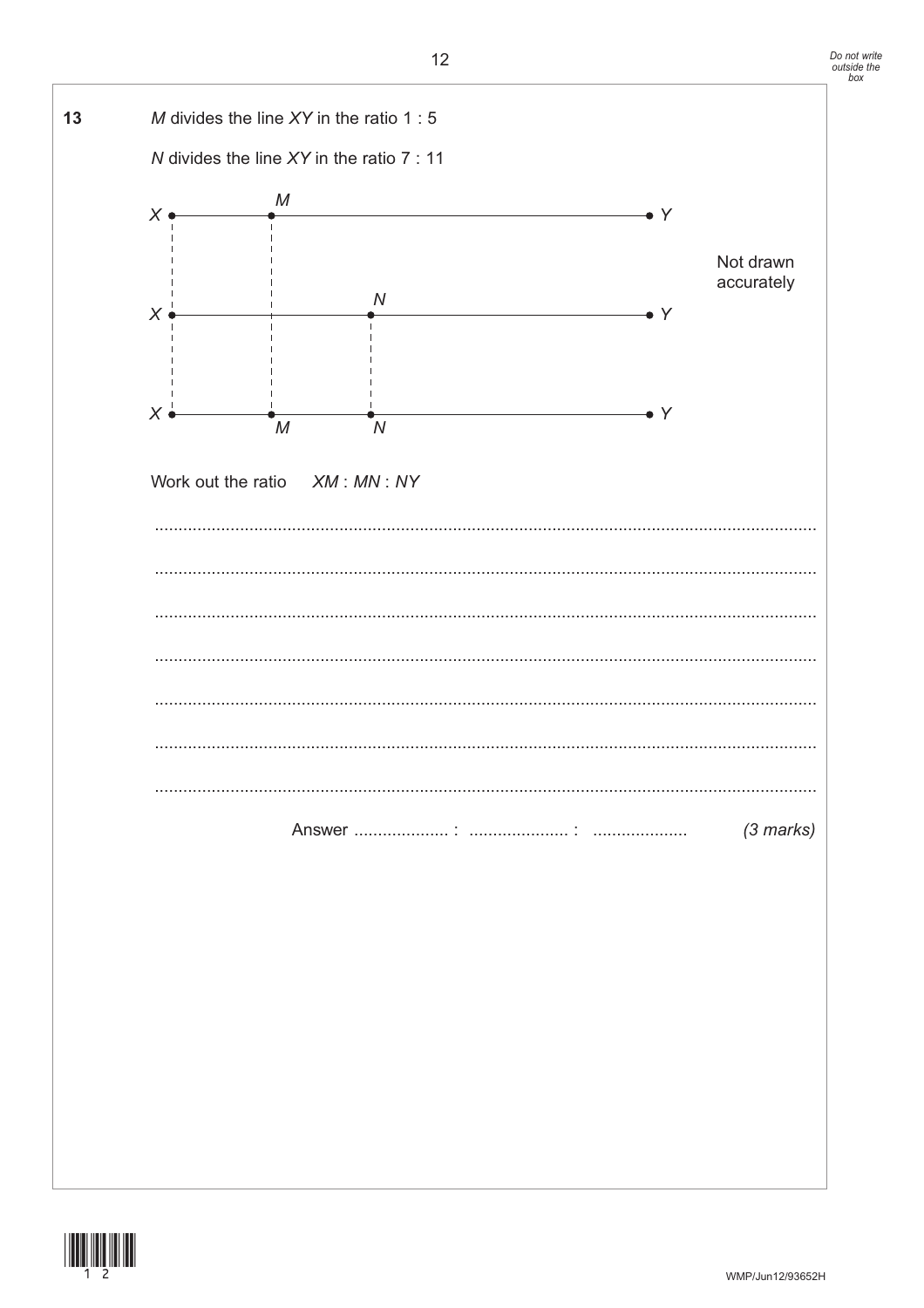



 $6\phantom{a}$ 

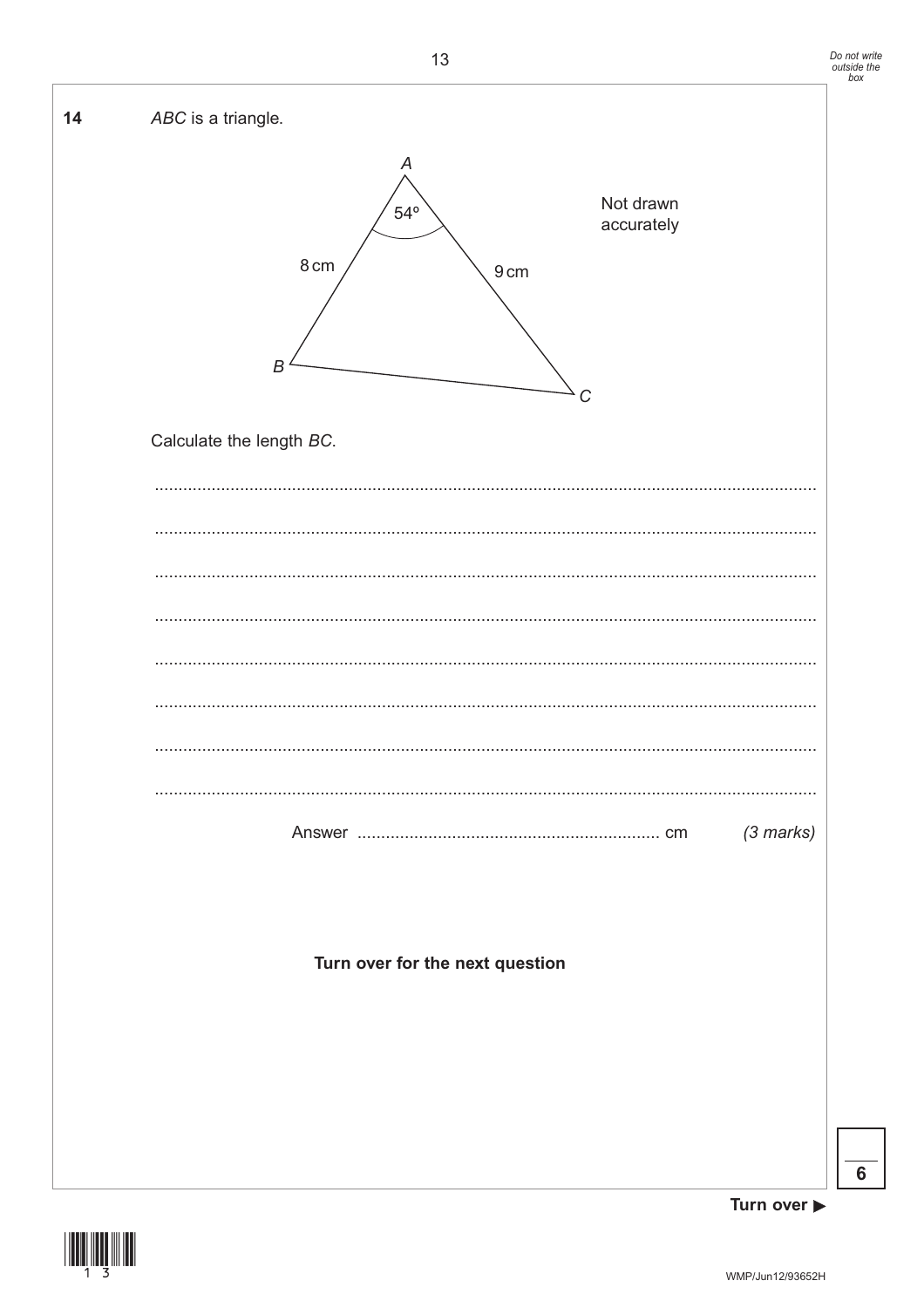

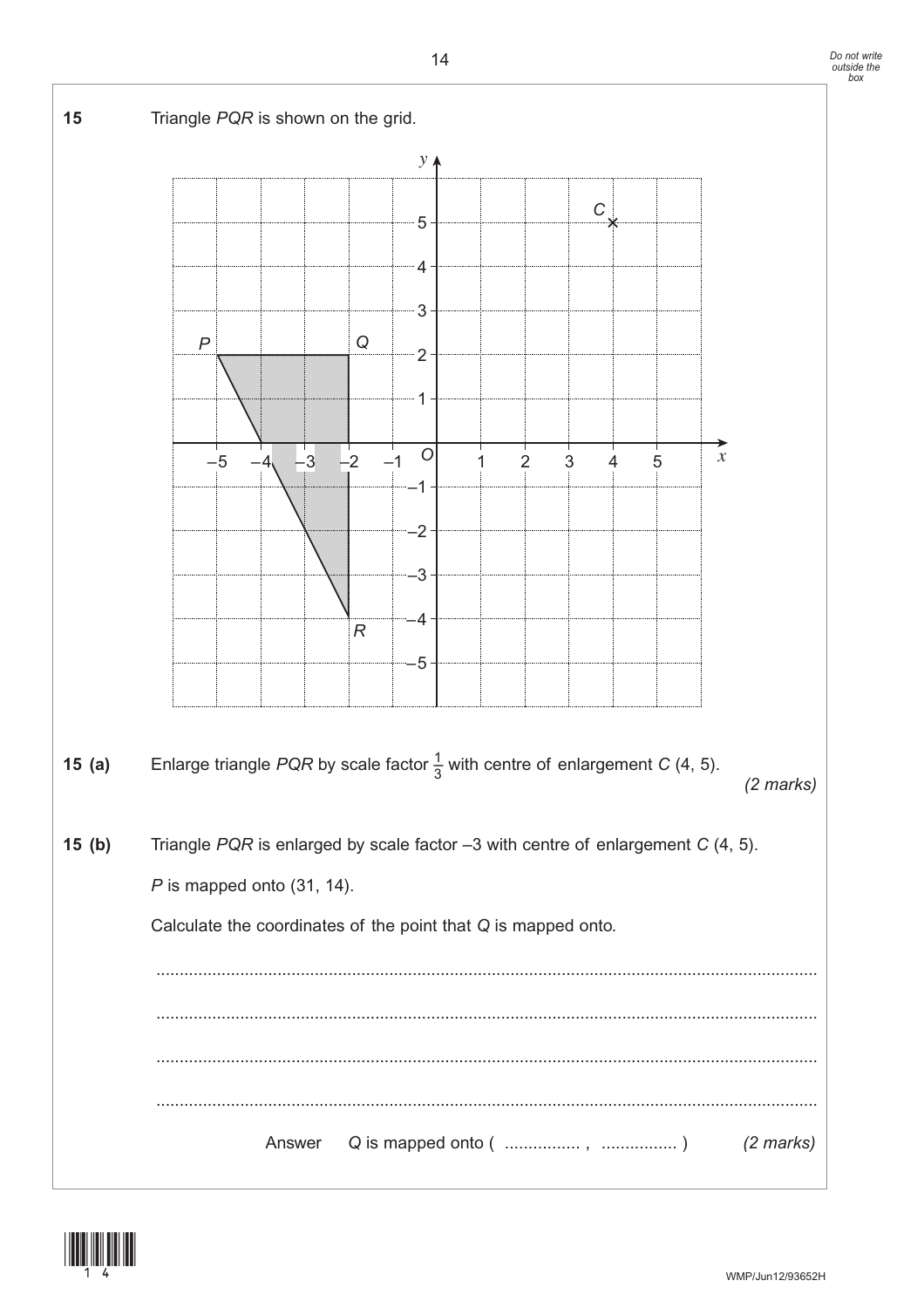

Turn over ▶

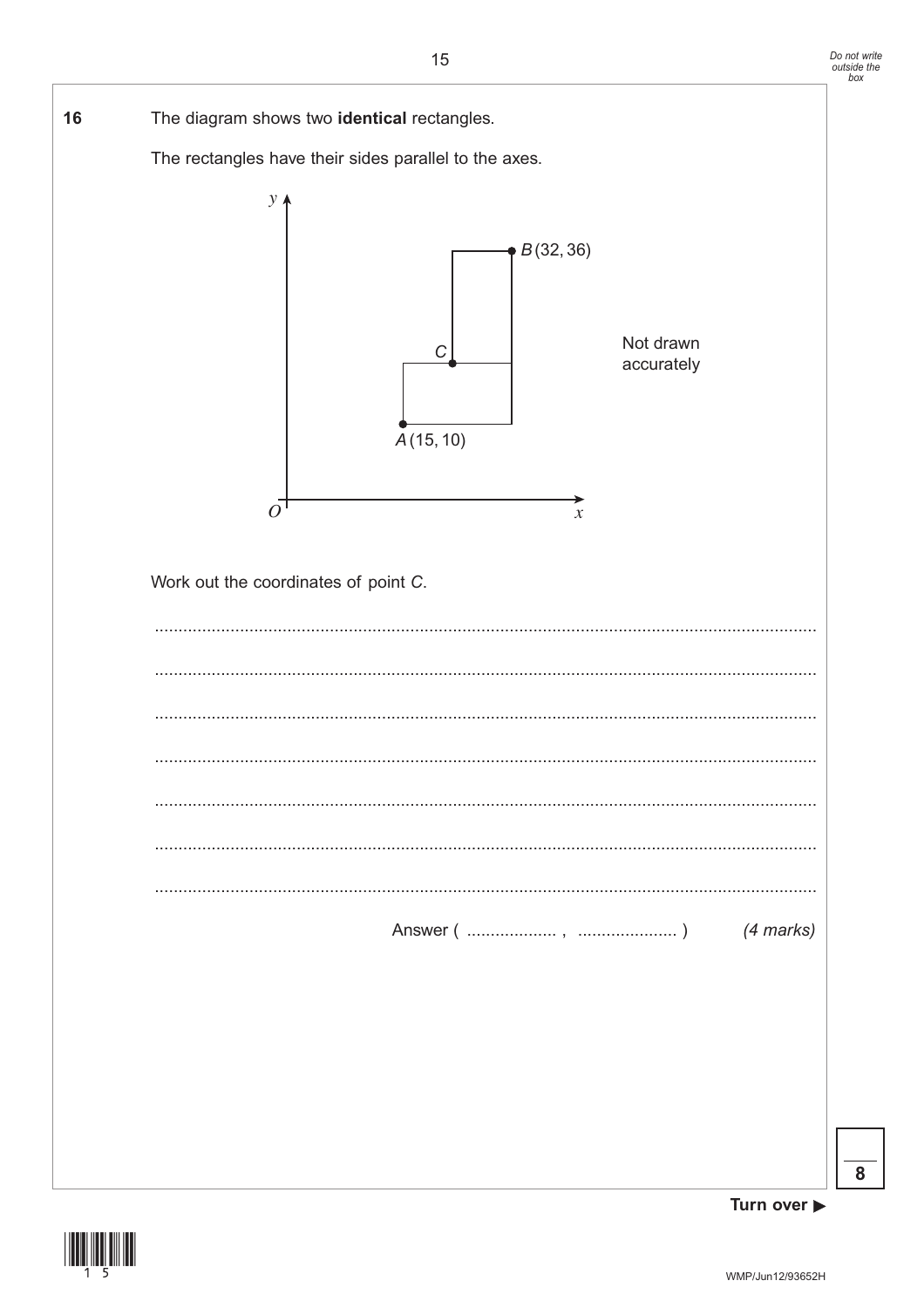

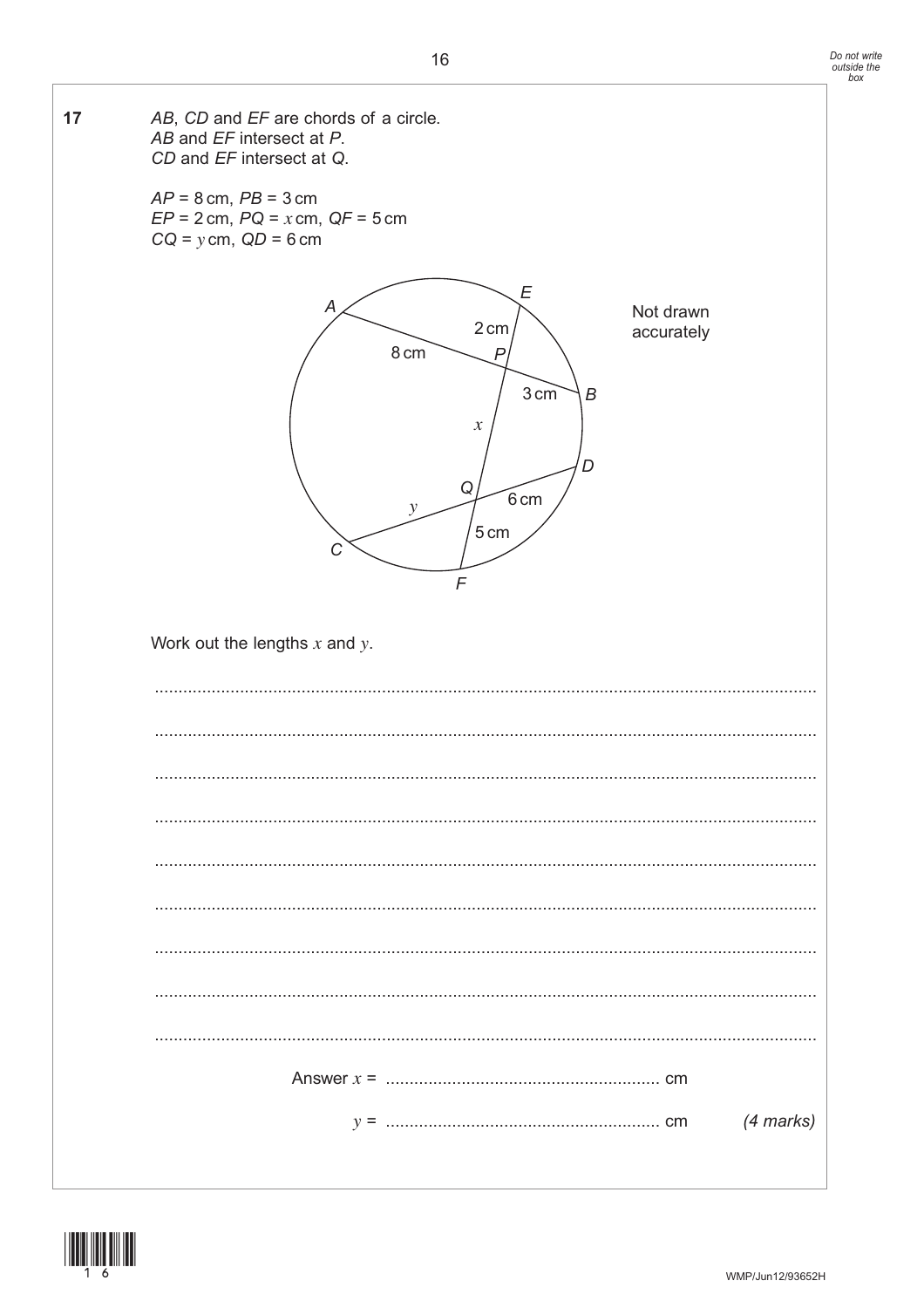| 18 | Solve the equation $x^2 + 4x - 8 = 0$ by the method of completing the square. |
|----|-------------------------------------------------------------------------------|
|    | Show that the solutions are $x = -2 \pm 2\sqrt{3}$                            |
|    |                                                                               |
|    |                                                                               |
|    |                                                                               |
|    |                                                                               |
|    |                                                                               |
|    |                                                                               |
|    |                                                                               |
|    |                                                                               |
|    |                                                                               |
|    | (4 marks)                                                                     |
|    |                                                                               |
|    | Turn over for the next question                                               |
|    |                                                                               |
|    |                                                                               |
|    |                                                                               |
|    |                                                                               |
|    |                                                                               |
|    |                                                                               |
|    |                                                                               |

 $\overline{\mathbf{8}}$ 

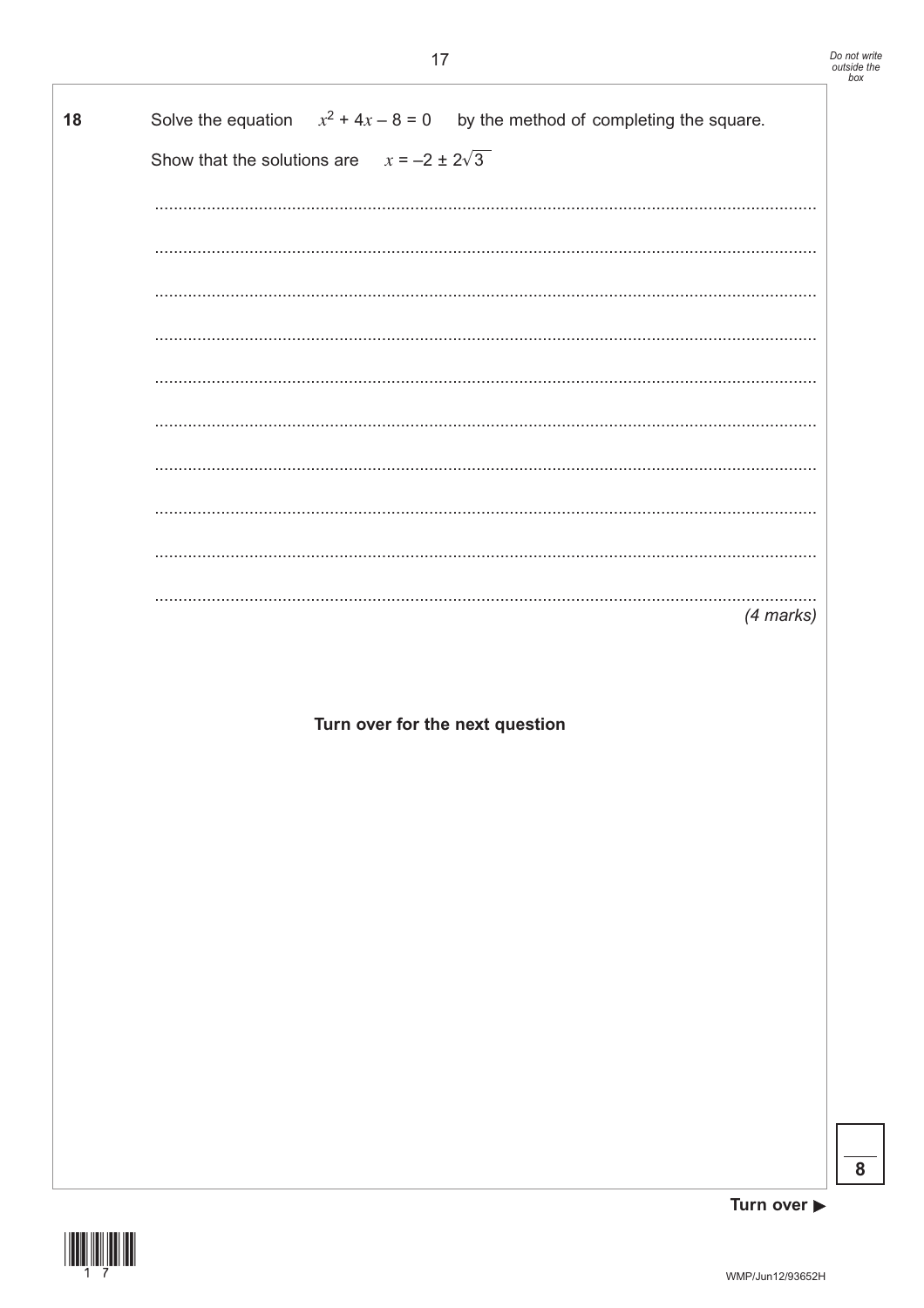| Three spheres of radius $r$ just fit inside a cylinder. | Not drawn<br>accurately                                                                                |           |
|---------------------------------------------------------|--------------------------------------------------------------------------------------------------------|-----------|
|                                                         | Show that the <b>total</b> volume of the three spheres is $\frac{2}{3}$ of the volume of the cylinder. |           |
|                                                         |                                                                                                        |           |
|                                                         |                                                                                                        |           |
|                                                         |                                                                                                        |           |
|                                                         |                                                                                                        |           |
|                                                         |                                                                                                        |           |
|                                                         |                                                                                                        |           |
|                                                         |                                                                                                        |           |
|                                                         |                                                                                                        |           |
|                                                         |                                                                                                        |           |
|                                                         |                                                                                                        | (4 marks) |
|                                                         |                                                                                                        |           |

 $\overline{4}$ 



 $*19$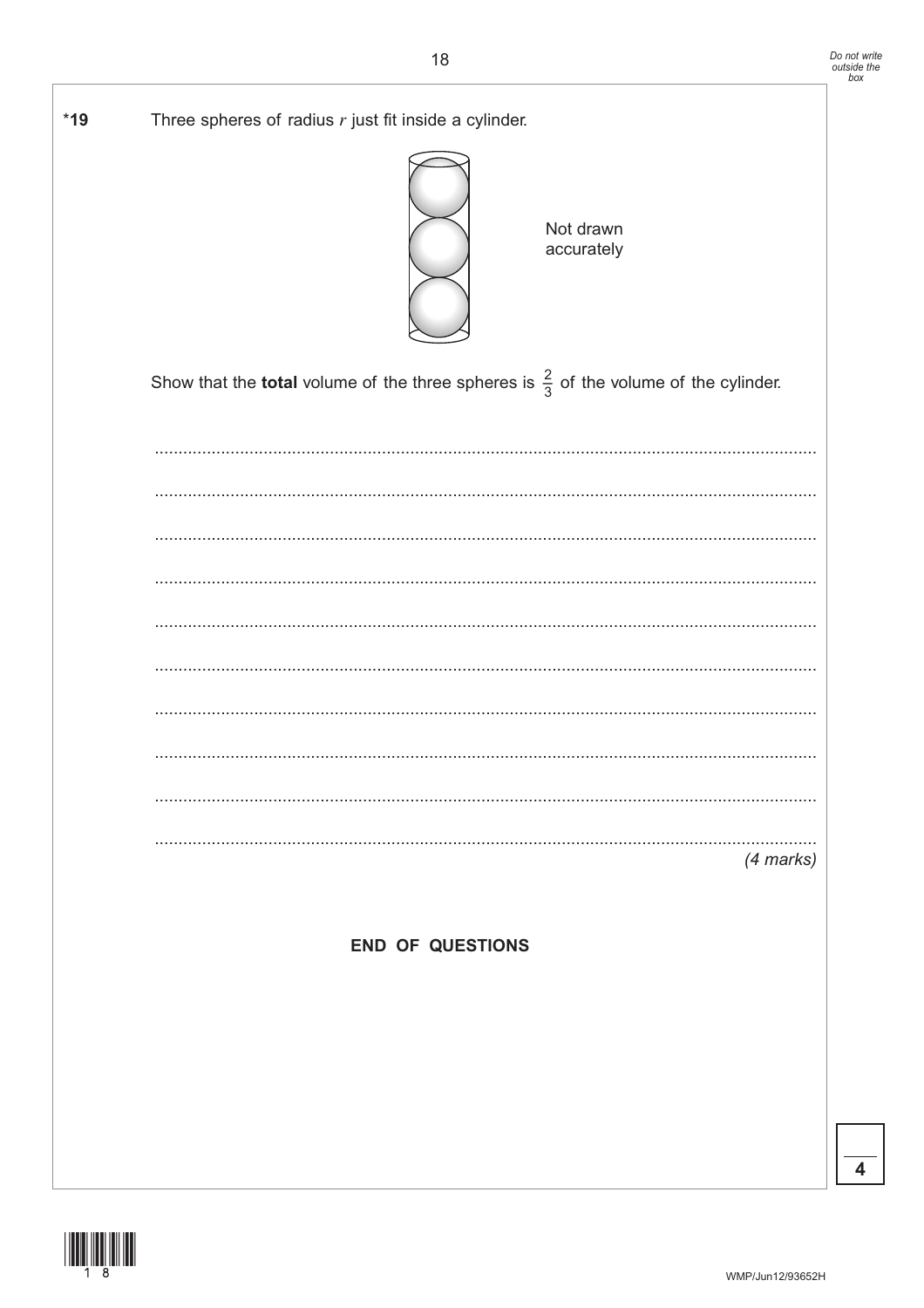